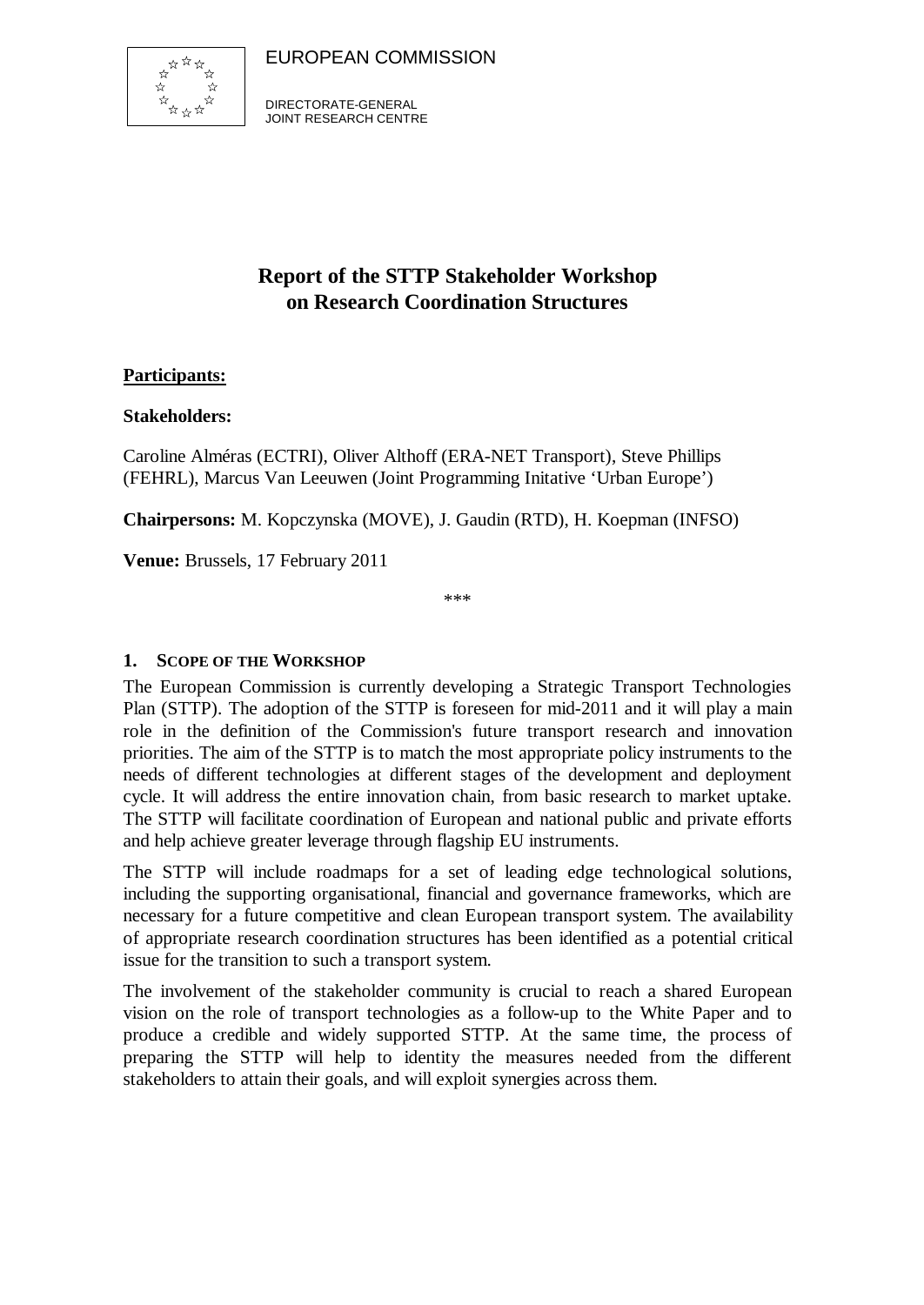

#### **2. SETTING THE CONTEXT**

A presentation on the STTP provided the stakeholders with insights on: rationale, objectives, structure, preparatory phase and indicative planning as well as expectations from stakeholders' hearings. It was emphasised that the term 'technology area' within the STTP is a comprehensive set of methods, practices and technologies with a shared focus of application.

Discussion has been structured in accordance with the circulated questionnaire but dedicating specific attention to the following set of questions:

First part:

- What is the likely evolution of transport, and how should policy react?
- What contribution can technology make, and are there barriers to technological innovation?
- How can the STTP and the EU help?

Second part:

- How to overcome fragmentation in research?
- How can market uptake of results be enhanced?

Building on these elements for discussion as well as on received and incoming written contribution, the aim is to use stakeholders' input to contribute to a realistic view of what are the governance mechanisms and instruments suitable to achieve the vision 20 years in advance and what are the technologies, including organisational and regulatory aspects, that will allow us to get there.

The *leit-motiv* of the discussion is therefore: how coordination and funding mechanisms as well as governance structures can be designed and defined in order to help the European Commission achieve its transport policy and transport research policy objectives, while at the same time optimising resource use by investing in properly selected and prioritised technology areas.

The discussion therefore centred on how technology areas are expected to help the European Commission achieve its transport policy and transport research policy objectives on the one hand, and how the European Commission can optimise resource use by investing in properly selected and prioritised technology areas via properly designed governance and funding schemes on the other.

Stakeholders' advice is one of the inputs to the scientific process leading to the STTP Communication, as work is now focussed on identifying key technology areas in the ITS domain. Additional input was requested by mid-March at the very latest. Stakeholders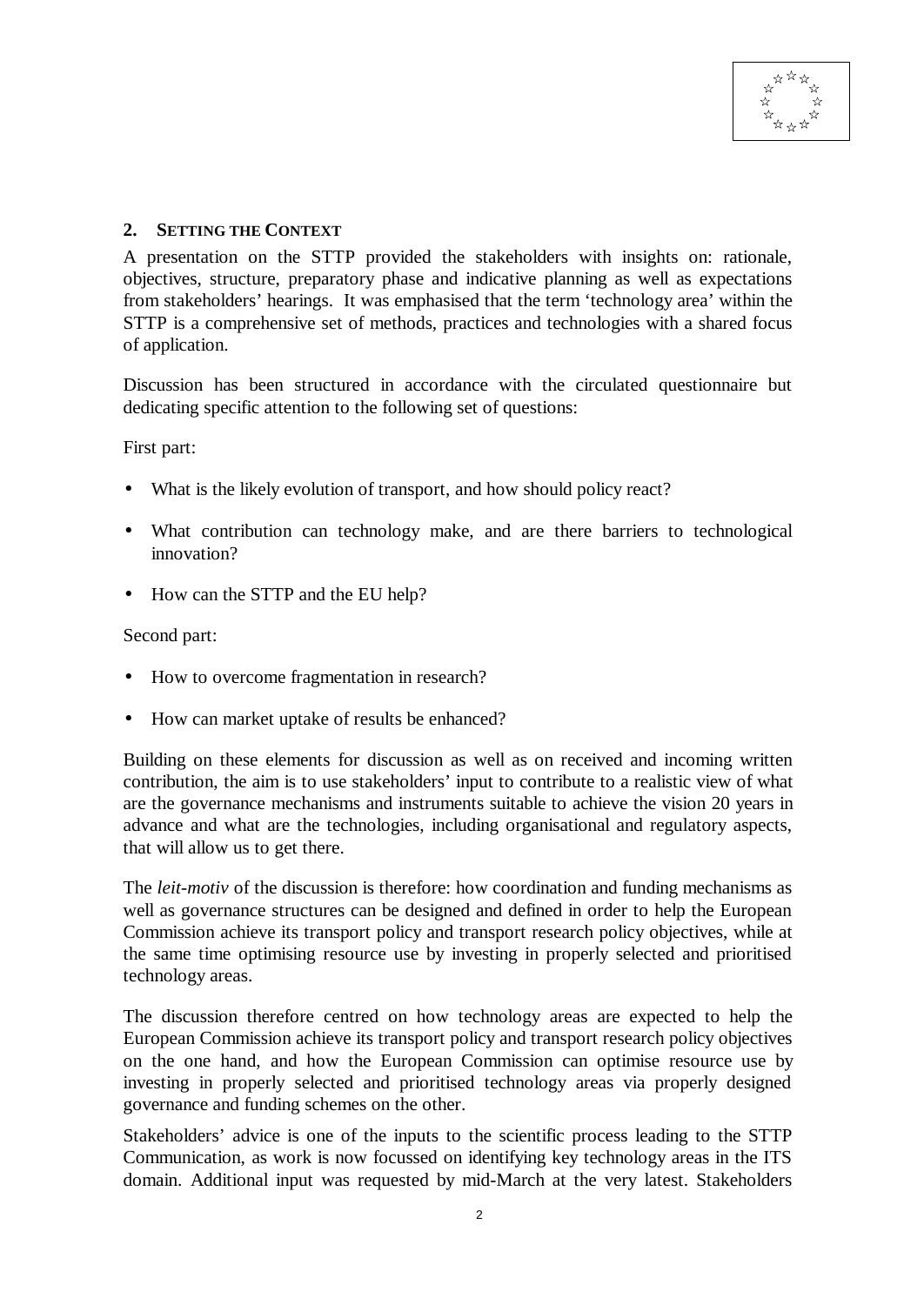

were also informed that opinions are also welcome via the Internet public consultation to be launched soon for 8-week duration or by sending emails to move-sttp@ec.europa.eu. The Commission will take into due consideration any input received within given time constraints.

## **3. QUESTIONNAIRE: SUMMARY OF MAIN DISCUSSION POINTS 3.1. Transport Vision and Activities**

- What is the likely evolution of transport, and how should policy react?
- What contribution can technology make, and are there barriers to technological innovation?
- 1. Research coordination mechanisms/governance schemes and funding instruments at EU level are currently primarily designed to coordinate and implement research activities thus bringing consistency between research prioritisation and policy objectives.

At the same time though, such schemes and instruments also define innovative solutions: the systematic exchange of both information and good practices exerts impacts on feedback mechanisms into the design and implementation of new research priorities.

2. A clear leverage effect via broader results' dissemination opportunities is among the positive factors recognised to research collaboration at EU level regardless of RTDI specific phase. Projects that are part of broader thematic clusters are expected to be more effective (such as via dedicated Coordination and Support Actions).

Focusing on innovation, current research coordination mechanisms/governance schemes and funding instruments determine the boundary conditions within which the research results can move further down the innovation chain. Yet, specific instruments are differently efficient in function of the specific phase in the RTDI chain of the technology area investigated.

- 3. Dialogue with the national level has been promoted by the European Commission via several instruments in FP 6 and 7. It certainly requires to be enhanced further in a structured form without adding excessively to administrative burdens. ERANET+ is an example where relevant topics can be identified with focus by both MS and EC: certainly, this is not an instrument suitable for application to any technological areas.
- 4. It was discussed whether research priorities carried out via EU collaborative research funding schemes undergoes the risk of being second-order priorities, as the minimum common denominator to be found among diverging industrial interests at national level. There is not a single solution, as industry characteristics vary widely and lack of or difficult collaboration patterns emerge independently of the collaboration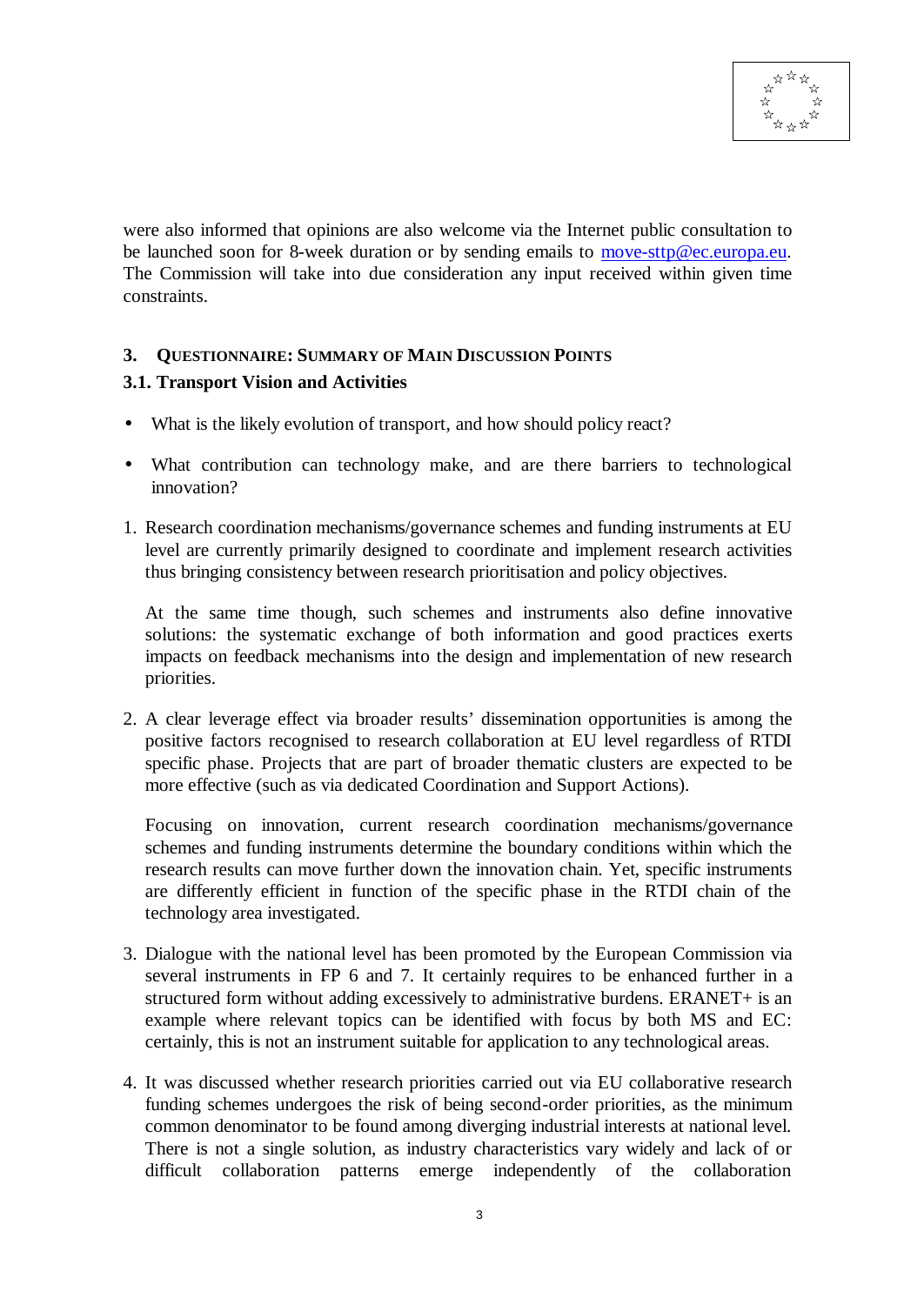

mechanisms/governance schemes that may or may be not put in place. Certainly, the EU has a clear role as facilitator and has played it so far to a satisfactory level.

- 5. The ambition level of priorities definition within collaboration structures/governance schemes varies also with the own objectives of the latter, where different considerations come into play, such as to develop closer cooperation links between academia, research institutes and groups. The mode-focussed French poles are one such example in transport RTDI.
- 6. A role is identified (but not characterised in detail) for the EU to act as an aggregator for intermodal research, where ownership is distributed among much wider and diverse research chain elements. Indeed, a variety of experiences exist at national level.

Focus on cross-mode collaboration/integrated approach is relevant for RTDI activities in the area of infrastructure upgrading/maintenance in front of extreme weather events.

#### **3.2. Achieving the Vision**

- How can the STTP and the EU help?
- How to overcome fragmentation in research?
- How can market uptake of results be enhanced?
- 7. Not only it is highly unlikely that one type of collaborative mechanism/governance scheme or even funding instrument may fit a variety of needs but regionalisation of research could also be considered where a twofold function for the Commission to aggregate and disseminate the research community is envisaged: (a) early-stage involvement and (b) knowledge transfer including context adaptation and accompanying multi-lingual translation requirements.
- 8. The opportunity was raised for the Commission to move to performance-based specifications to give built-in value for innovation, including standardisation, but mostly a system to reward the most innovative contractors.
- 9. Another useful instrument to bridge the 'innovation' gap would be the revision of public procurement with accompanying measures including for example European labelling/certification schemes to lower local authorities' risk-aversion.
- 10. RSFF is an FP7 instrument needs to be better exploited in the future in the transport sector and is seen as a crucial tool to enhance deployment and innovation.
- 11. Full RTDI chain approach needs to be tackled better: the European Innovative Partnership looks like a promising tool for improvement of governance solutions. It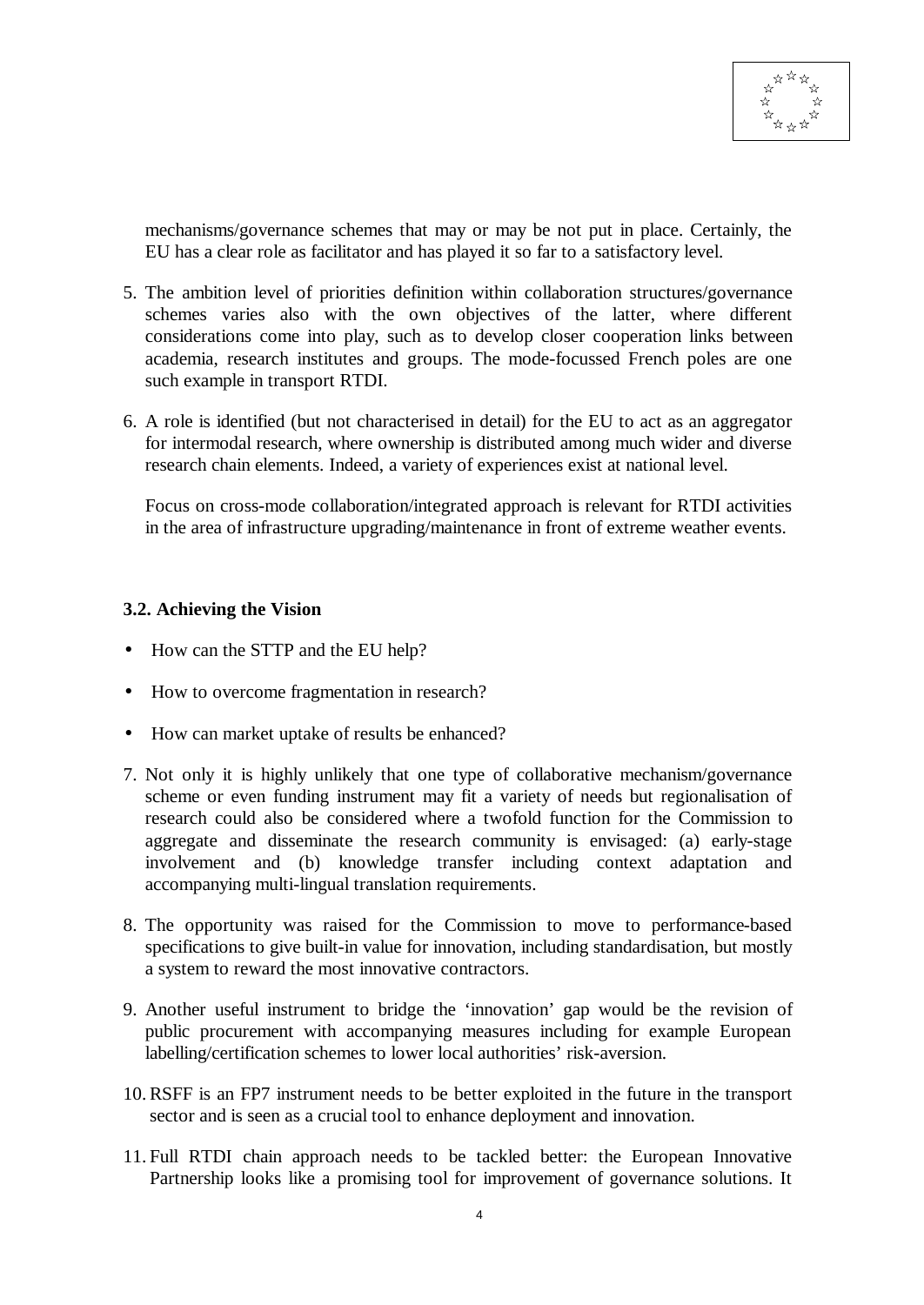

may be accompanied by innovative funding solutions mixing flexibly different existing funding instruments. First priority for Innovation Partnership should be sufficiently determined yet ambitious, i.e. targeting at delivering a reliable transport system which is both affordable and inclusive and includes both environment and health protection targets.

12. Increasing the pace of building trust is crucial to reduce transaction costs due to increased coordination efforts: possibly this can be better achieved by clearly defining mid- to long-term objectives and by establishing clear roadmaps with intermediate targets. Already today, funding coordination at EU level is a clear incentive for MS to cooperate closely together.

Cost reduction and effectiveness should be a driver when defining those innovation needs which contribute to shaping competitiveness, but it can also be expected to be an effective mean to tackle risk-aversion to innovation.

Sub-optimal solutions at EU level can be optimised at national level but better communication may help to bridge the gap needed to avoid market failure.

The role of partnership composition is important to increase the chances of success rates for funded projects where risk reduction is certainly an issue. In other areas involvement of industrial partners will not otherwise happen.

- 13. Coordinated approach is the core issue at stake regardless of the array of instruments available (but better coordination at that level is equally a need), such as coordination of different schemes like Marie Curie and collaborative research.
- 14. European TRB may prove beneficial to overcome fragmentation and to structure a community of researchers. Leverage effects on collaborative research results would need to be assessed with respect to both the opportunity of regular networking/dissemination events along the lines of the TRA and the dialogue mechanisms and governance structures which could be based on existing platforms.
- 15. TRKC is a good yet not sufficient example of dissemination which needs to be part of research projects by establishing a functional link between 'TRKC-like' specific knowledge transport portals which may prove considerably more effective compared to today's inclusion of dissemination as a standard project deliverable. It can be expected that promoting interaction between projects and 'TRKC-like' dissemination instruments lead to wider and more active assessment and use of project results. A Technical Advice Framework using suitably packaged project results at EU level would also have an important cohesion function despite the need to adapt research organisation and content to the specific contexts where it is carried out and implemented. At the same time, international cooperation and competitiveness considerations need to be added based on careful assessment when considering the dissemination of project results.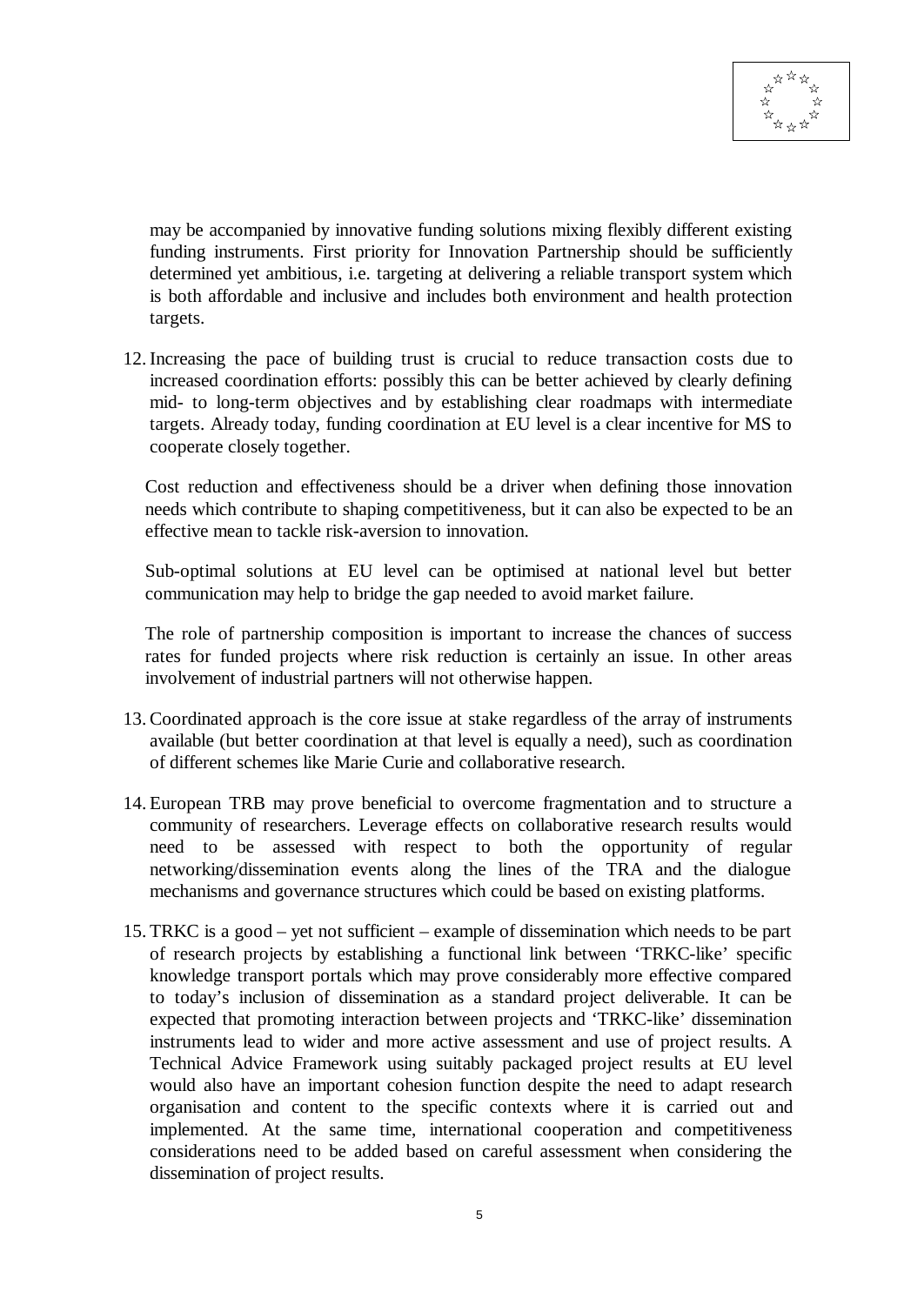

16. The concept of prize schemes for achieving given results figures among the instruments to be implemented to simplify the implementation of research framework programmes<sup>1</sup> and is considered to represent a good option for specific RTD topics and areas.

### **3.3. Sector-specific/additional points**

N/A

 $\overline{a}$ 

### **4. CONCLUSIONS AND NEXT STEPS**

The consideration shared by stakeholders that existing research coordination instruments at EU level are suited to transport research and research policy needs with the signalled additional effort required to enhance coordination between the European, national and regional levels implies that no step changes are expected in the organisation and the layouts of European transport research. Strategic values of EU support at both research funding and regulatory level will be part of the Scientific Assessment accompanying the STTP.

<sup>1</sup> *Simplifying the Implementation of the Research Framework Programmes*, COM(2010)187 of 29 April 2010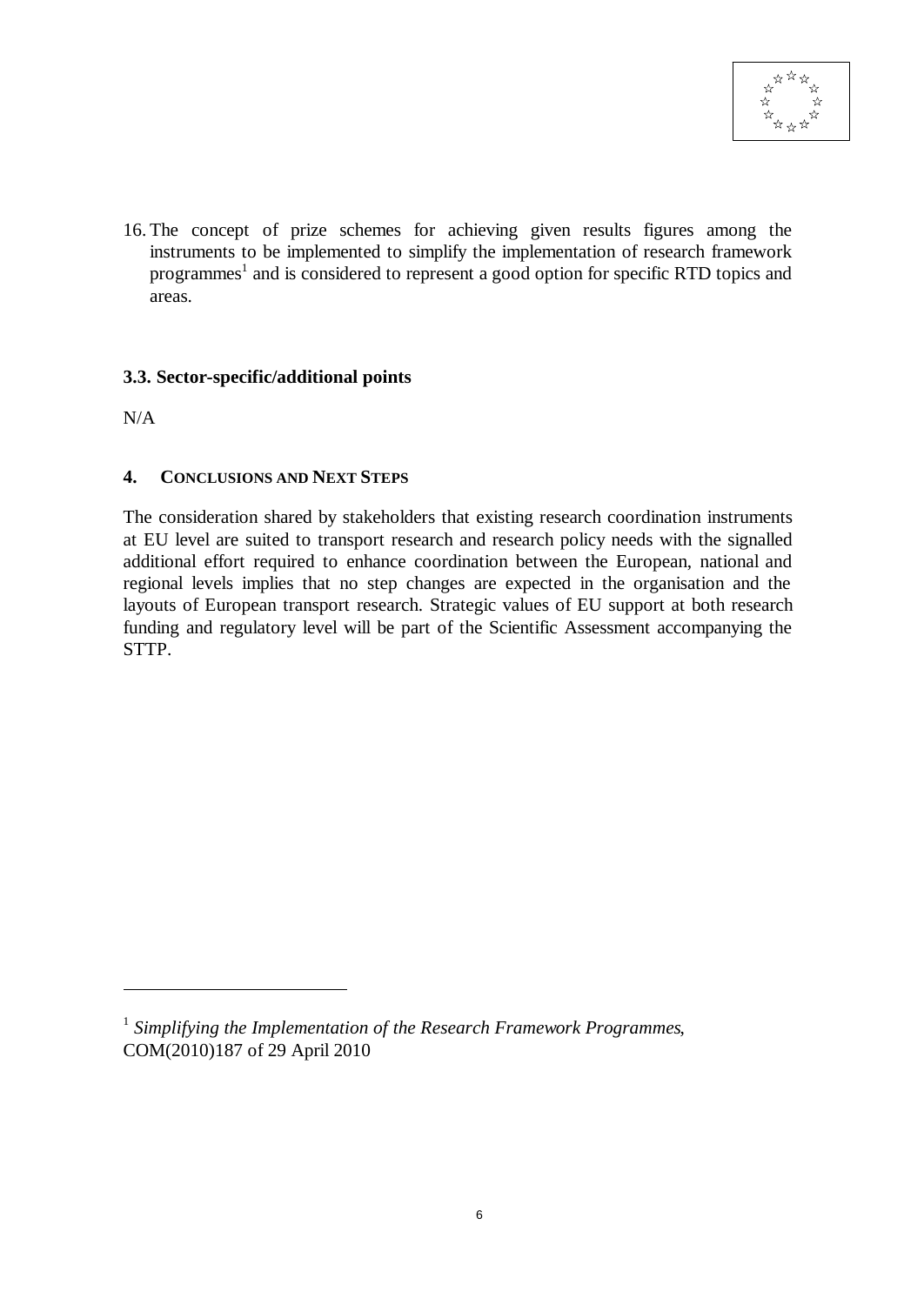



DIRECTORATE-GENERAL JOINT RESEARCH CENTRE

**APPENDIX 1**

# **Stakeholder hearing Research Coordination Structures**

# **Thursday, 17 February 2011, 14.00 – 17.30 Meeting Room DM28 08/67**

# **- AGENDA –**

|                 | Chairpersons: M. Kopczynska, DG MOVE<br>J. Gaudin, DG RTD<br>H. Koepman, DG INFSO         |
|-----------------|-------------------------------------------------------------------------------------------|
| $14.00 - 14.10$ | Welcome and introduction of the participants<br>(All)                                     |
| $14.10 - 14.30$ | Objectives of the STTP, purpose of the hearings<br>(M. Rommerts, DG MOVE)                 |
| $14.30 - 15.30$ | General questions (Part 1 of questionnaire)<br>(All)                                      |
|                 | $15.30 - 15.45$ Coffee break                                                              |
| $15.45 - 17:00$ | Research Coordination Structures specific questions (Part 2 of<br>questionnaire)<br>(All) |
| $17.00 - 17.20$ | Open floor for further stakeholder interventions<br>(All)                                 |
| $17.20 - 17.30$ | Summary<br>(chairs, M. Rommerts, DG MOVE)                                                 |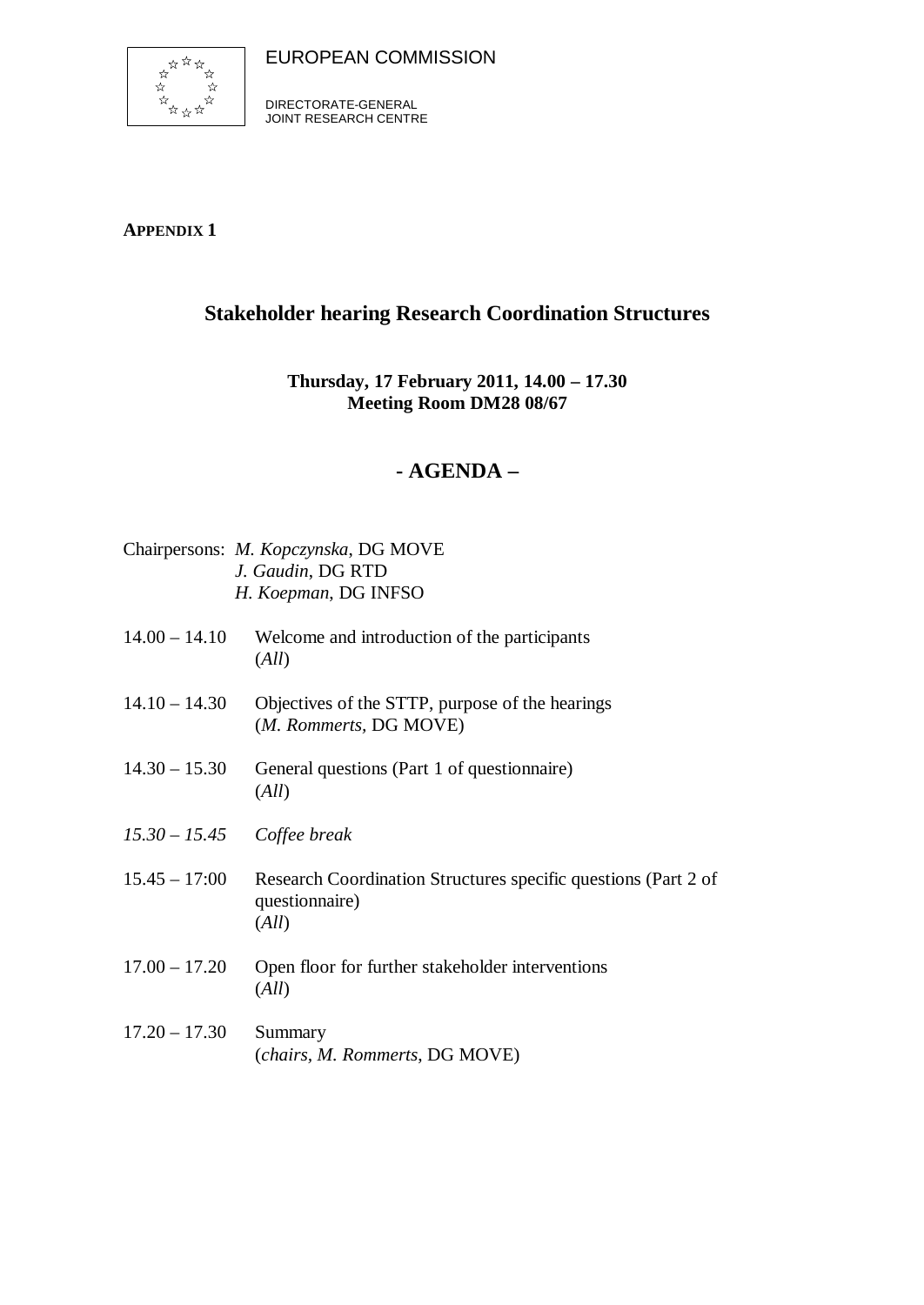



DIRECTORATE-GENERAL JOINT RESEARCH CENTRE

**APPENDIX 2**

# **Research Coordination Structures questionnaire**

### **1. INTRODUCTION**

These questions are designed to facilitate the stakeholder hearings. We would appreciate, if you could send us your answers to the questions 1 week before the next meeting. Please answer them in the way you consider most appropriate to convey your key messages. It would be helpful, if you could identify to which mode/technology area your answer relates to. To help answering the questions some suggestions are given regarding what could be explained under each question.

#### **2. GENERAL QUESTIONS**

### 2.1. **Transport Vision and Activities**

### *2.1.1. Current state of play within transport?*

*Indicate*: market readiness/penetration of the different technologies within the activity area for each mode or cross-modal issues; on-going or planned public, public-private or private initiatives relevant for the STTP; type and scale of initiatives at which level - International/EU/MS/Regions

### *2.1.2. Likely evolution of transport?*

*Indicate*: major trends in the transport sector (technology and actors); evolution of transport needs (volume and quality); likelihood of structural changes as a result of new business models, globalisation, competition; influence of the market structure on future market potential; possible effects of legislation etc

> *2.1.3. Key technology penetration targets (2020, 2030, and 2050)? What are the main assumptions underlying these estimates? What are the main barriers to overcome to achieve them?*

*Indicate*: main constraints and showstoppers, risks, needs for technological breakthroughs, resource/feedstock availability, consequences for the current infrastructure, etc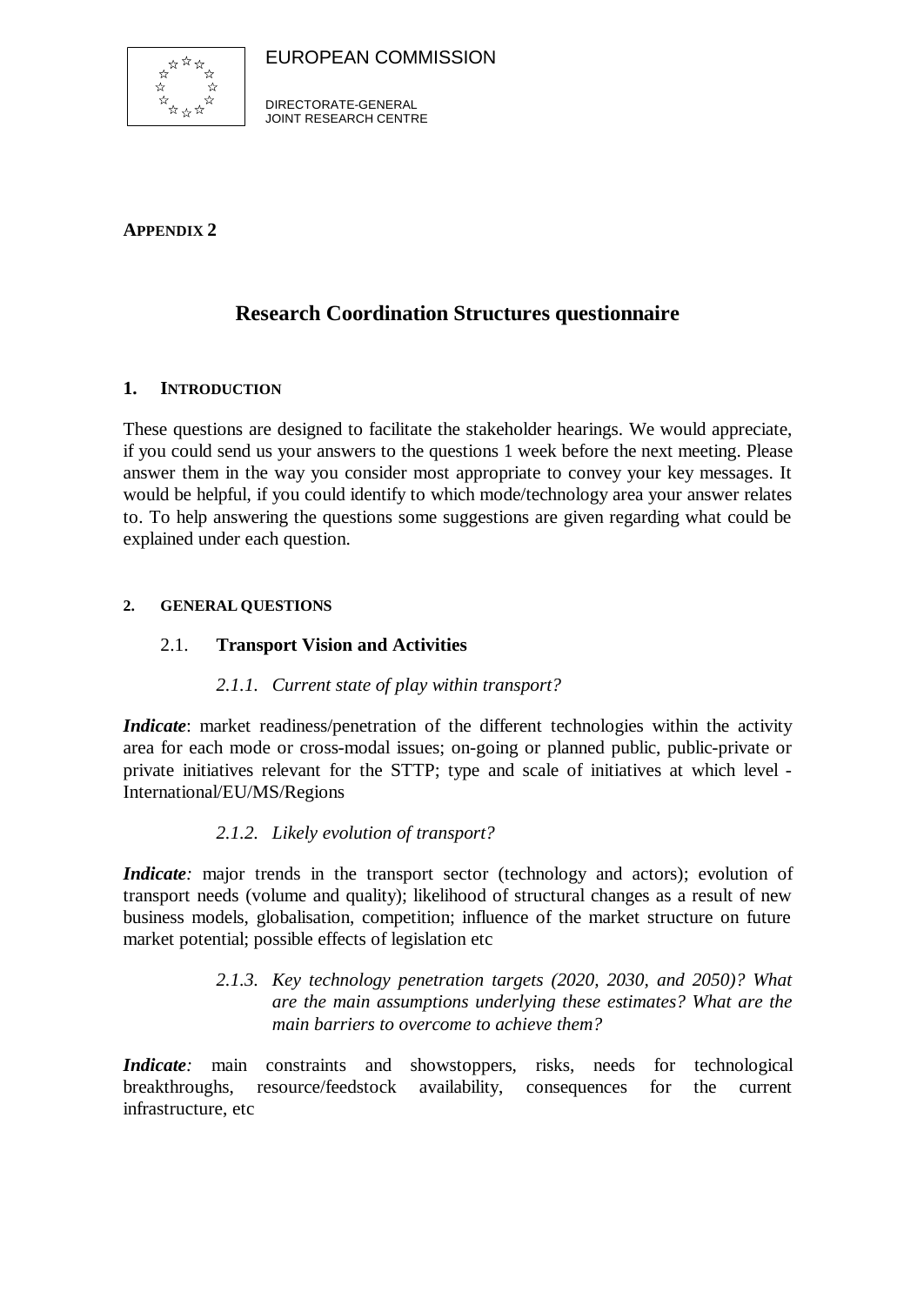

#### *2.1.4. If these targets are met, what will be the contribution to EU policy goals in the field of transport?*

*Indicate*: Contribution to (1) achieving low-carbon transport (reducing CO2 emissions and dependency on imported oil), (2) achieving seamless mobility in a Single European Transport Area (establishment of a seamless European TEN-T network that is intelligent, efficient, and green, single European 'transport ticket' for passengers and freight), (3) competitiveness and innovation (e.g. future market sizes for a given technology, European share of new market, additional jobs, export revenues), (4) other policy goals (such as reduction of congestions, local/urban pollution, noise reduction, damage to cultural heritage, etc.)

#### *2.1.5. Contribution to the overall ('well to wheel') energy efficiency?*

*Indicate:* Effects on energy efficiency in electricity and fuels supply, as well as in use; evolution over time and depending on market penetration, etc

> *2.1.6. Are there any interactions with other community policies and initiatives?*

*Indicate*: Potential contribution of the technology to other EU policies; need for measures and initiatives in other policy areas to support the market penetration of the technologies

> *2.1.7. Which are the main competing or synergetic technologies within the activity area? (in relation to the indicated market penetration targets)*

#### **2.2. Achieving the Vision**

*2.2.1. Is your vision achievable under a 'business as usual' scenario?*

*Indicate*: Current support programmes and policy measures and their expected impact

*2.2.2. Are there barriers to innovation? Is there a need for change in the innovation system?*

*Indicate*: For the mode in question any weaknesses in the current system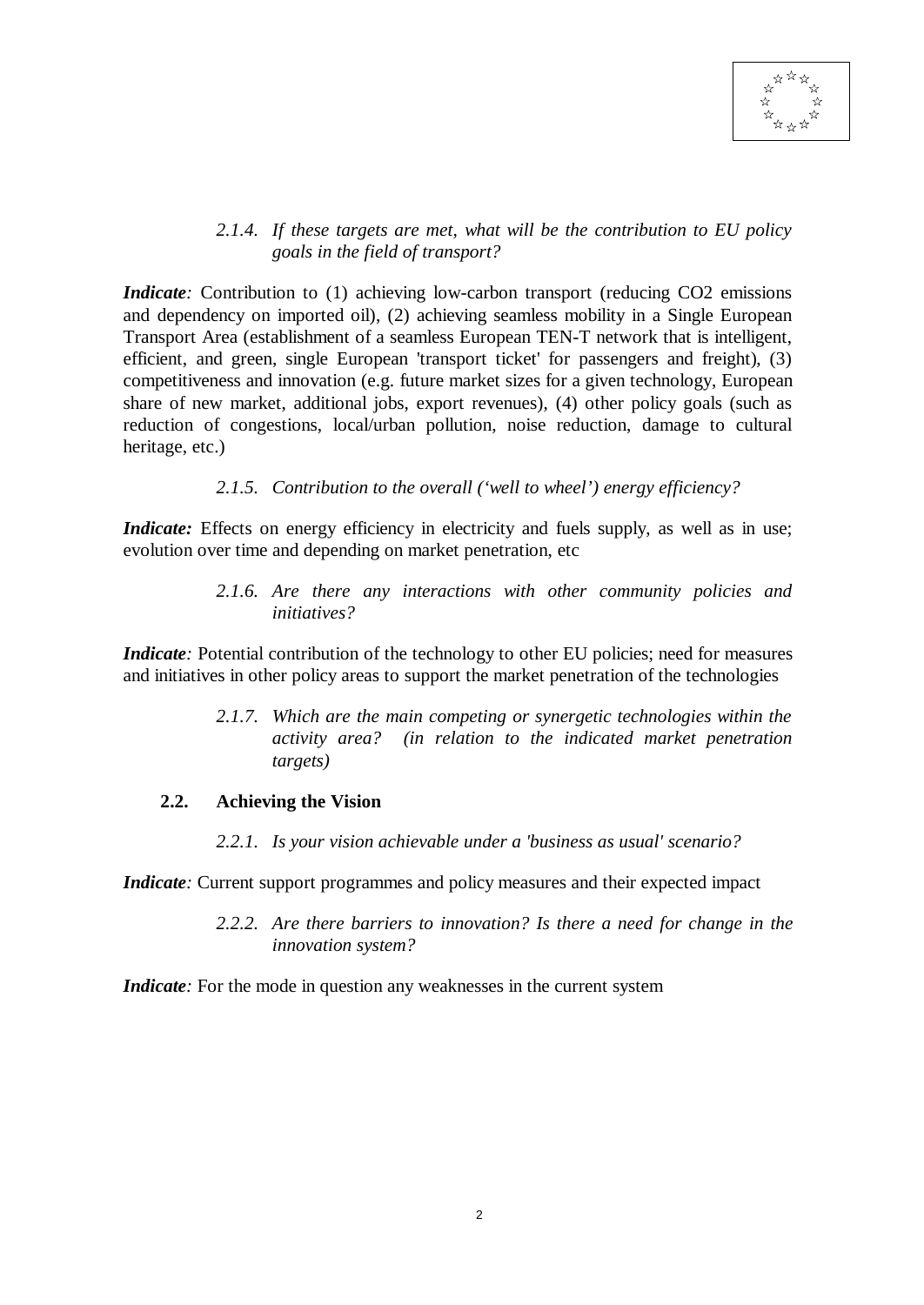

*2.2.3. Does the considered mode/sector already benefit from or plan to setup initiatives to bridge the gap between the current state of technology and a cost-effective market entry? What would be the critical mass (e.g. investment) needed for such initiatives? What new approaches could be considered to accelerate innovation?*

*Indicate*: i.e. how could the STTP help the sector; which actions of it would be most effective; what impact could be expected with respect to 'business as usual (i.e. No STTP)?

- *2.2.4. What actions need to be carried out at European level? What actions would be better implemented at national and or regional level? Is there a need, or a potential benefit, to integrate or to better coordinate action carried out at different levels?*
- *2.2.5. International Dimension Is there a potential for international cooperation? What type of cooperation?*

*Indicate*: Major initiatives in other countries; assessment of specific opportunities for international cooperation

#### **3. SECTOR/ISSUE SPECIFIC QUESTIONS**

#### **Research coordination structures:**

- 1. RTDI in at least 3 interlinked transport components, i.e. vehicle/vessel, infrastructure, fuel/energy carrier have been dealt with somewhat separately, sometimes with additional fragmentation generated by non-coordinated objectives, planning and timelines, different funding schemes, limited R&D result communication leading to sub-optimal market uptake, etc. What are the essential elements in designing a coherent approach to overcome such fragmentation? What would be the ideal target for such a coordination effort to keep it both practical and creative?
- 2. Could you identify at least 3 non-mode specific examples where enhanced coordination at EU level (supported by regulatory measures / economic incentives if relevant) may prove beneficial in your view to achieve the goals of improving RTDI performance in the transport sector in terms of enhanced results' market uptake?